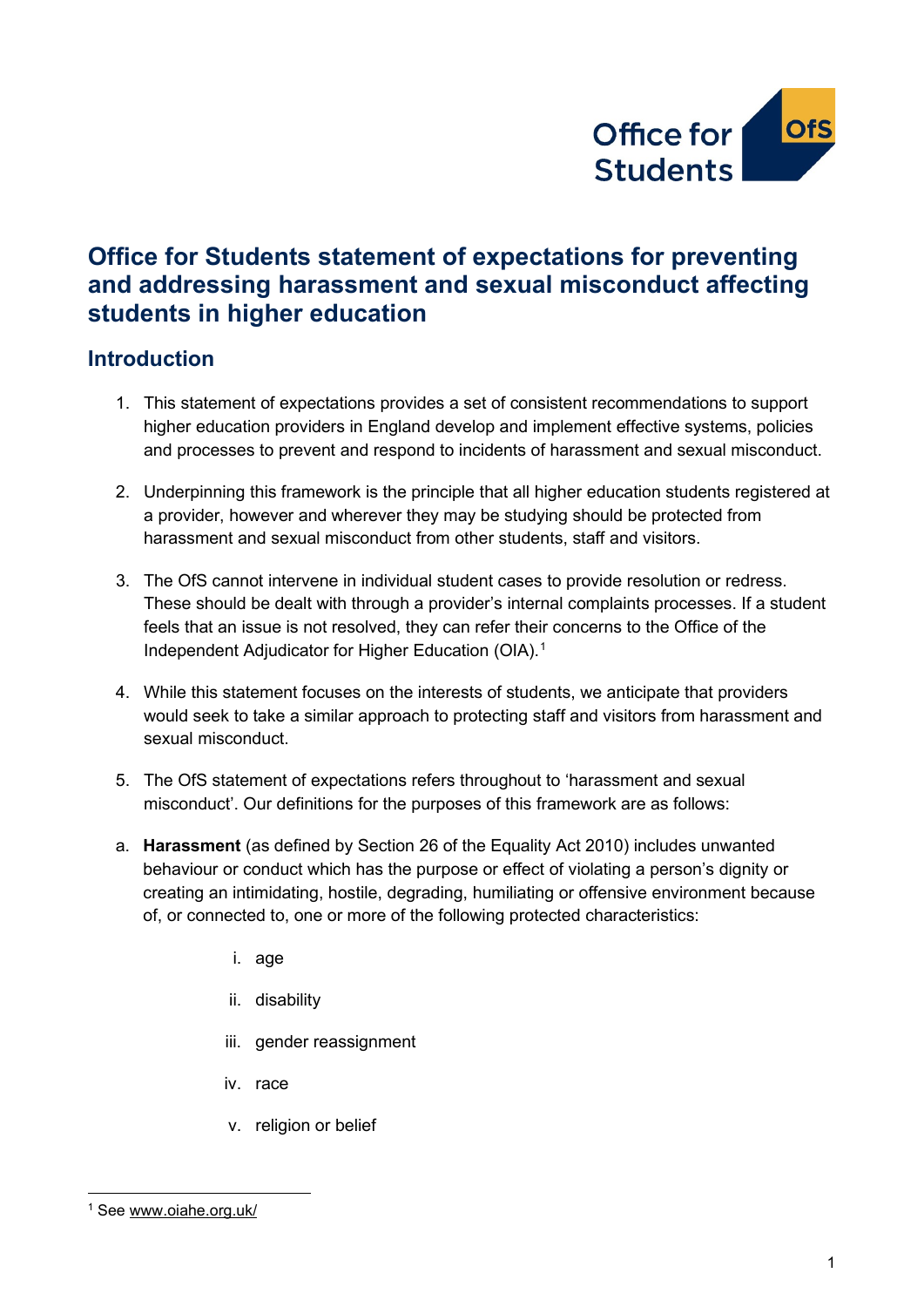vi. sex

- vii. sexual orientation
- b. Under our definition, we understand harassment to include domestic violence and abuse (which can also involve control, coercion, threats), and stalking.
- c. We would also consider harassment to include any incidents of physical violence towards another person(s) on the basis of a protected characteristic, and hate crimes, such as those criminal offences which are perceived by the victim or any other person, to be motivated by hostility or prejudice, based on a person's disability or perceived disability; race or perceived race; or religion or perceived religion; or sexual orientation or perceived sexual orientation or transgender identity or perceived transgender identity.
- d. **Sexual misconduct** relates to all unwanted conduct of a sexual nature. This includes, but is not limited to:
	- i. Sexual harassment (as defined by Section 26 (2) of the Equality Act 2010)
	- ii. Unwanted conduct which creates an intimidating, hostile, degrading, humiliating or offensive environment (as defined by the Equality Act 2010)
	- iii. Assault (as defined by the Sexual Offences Act 2003)
	- iv. Rape (as defined by the Sexual Offences Act 2003)
	- v. Physical unwanted sexual advances (as set out by the Equality and Human Rights Commission: Sexual harassment and the law,  $2017$  $2017$ <sup>2</sup>
	- vi. Intimidation, or promising resources or benefits in return for sexual favours (as set out by the Equality and Human Rights Commission: Sexual harassment and the law,  $2017)^3$  $2017)^3$
	- vii. Distributing private and personal explicit images or video footage of an individual without their consent (as defined by the Criminal Justice and Courts Act 2015).
- 6. Our definitions include harassment and sexual misconduct through any medium, including, for example, online.
- 7. In considering this statement of expectations, providers will also need take into account their statutory duties, and the OfS's regulatory requirements, relating to academic freedom and free speech.

<span id="page-1-1"></span><span id="page-1-0"></span> $2$  Sexual harassment and the law: Guidance for employers, Equality and Human Rights Commission, 2017 <sup>3</sup> See [www.equalityhumanrights.com/en/publication-download/sexual-harassment-and-harassment-work](http://www.equalityhumanrights.com/en/publication-download/sexual-harassment-and-harassment-work-technical-guidance)[technical-guidance](http://www.equalityhumanrights.com/en/publication-download/sexual-harassment-and-harassment-work-technical-guidance)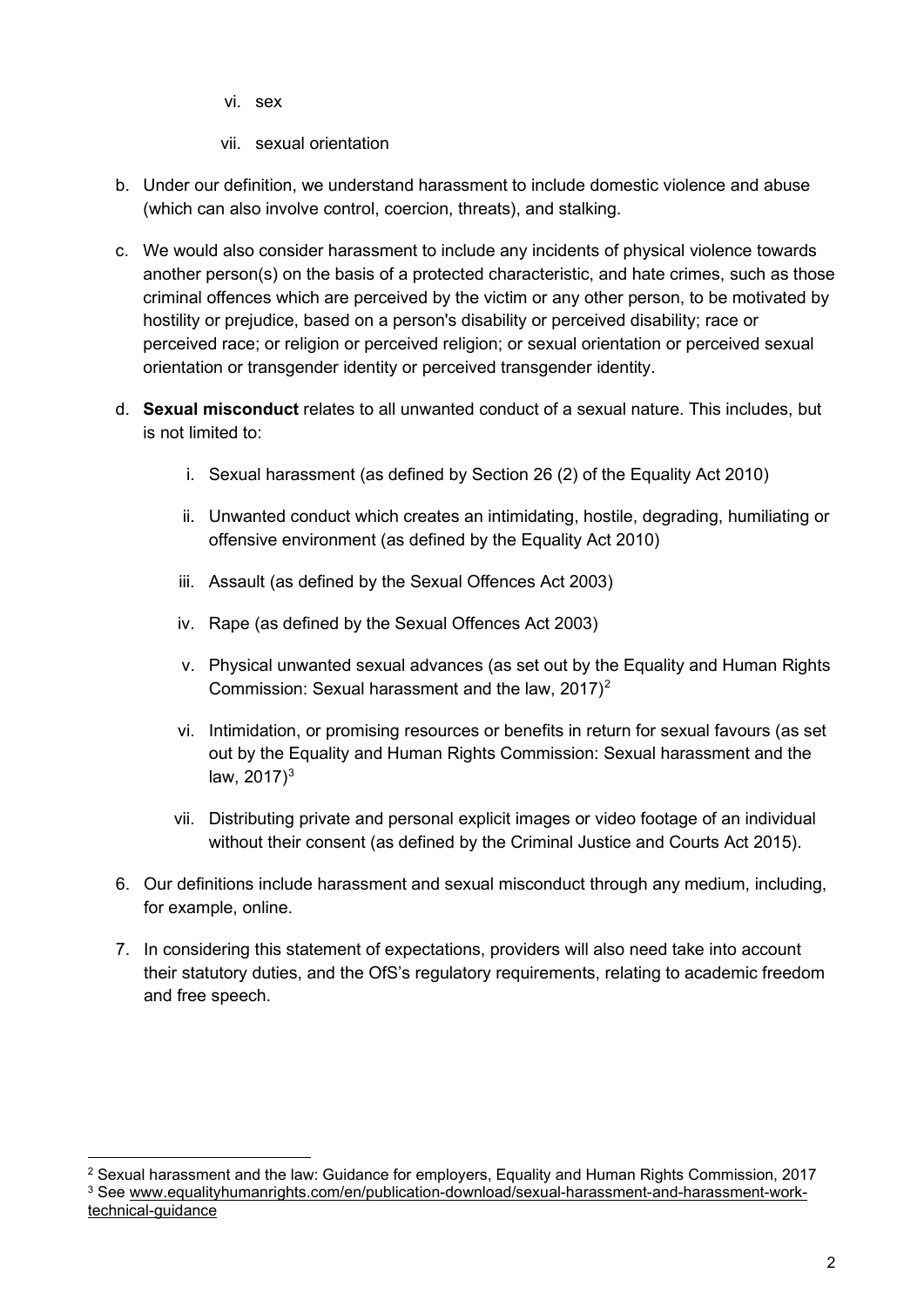8. As outlined in EHRC guidance on freedom of expression<sup>[4](#page-2-0)</sup>, published in February 2019, exposure to course materials that students might find offensive or unacceptable is unlikely to constitute harassment.

<span id="page-2-0"></span><sup>4</sup> See www.equalityhumanrights.com/en/publication-download/freedom-expression-guide-higher-educationproviders-and-students-unions-england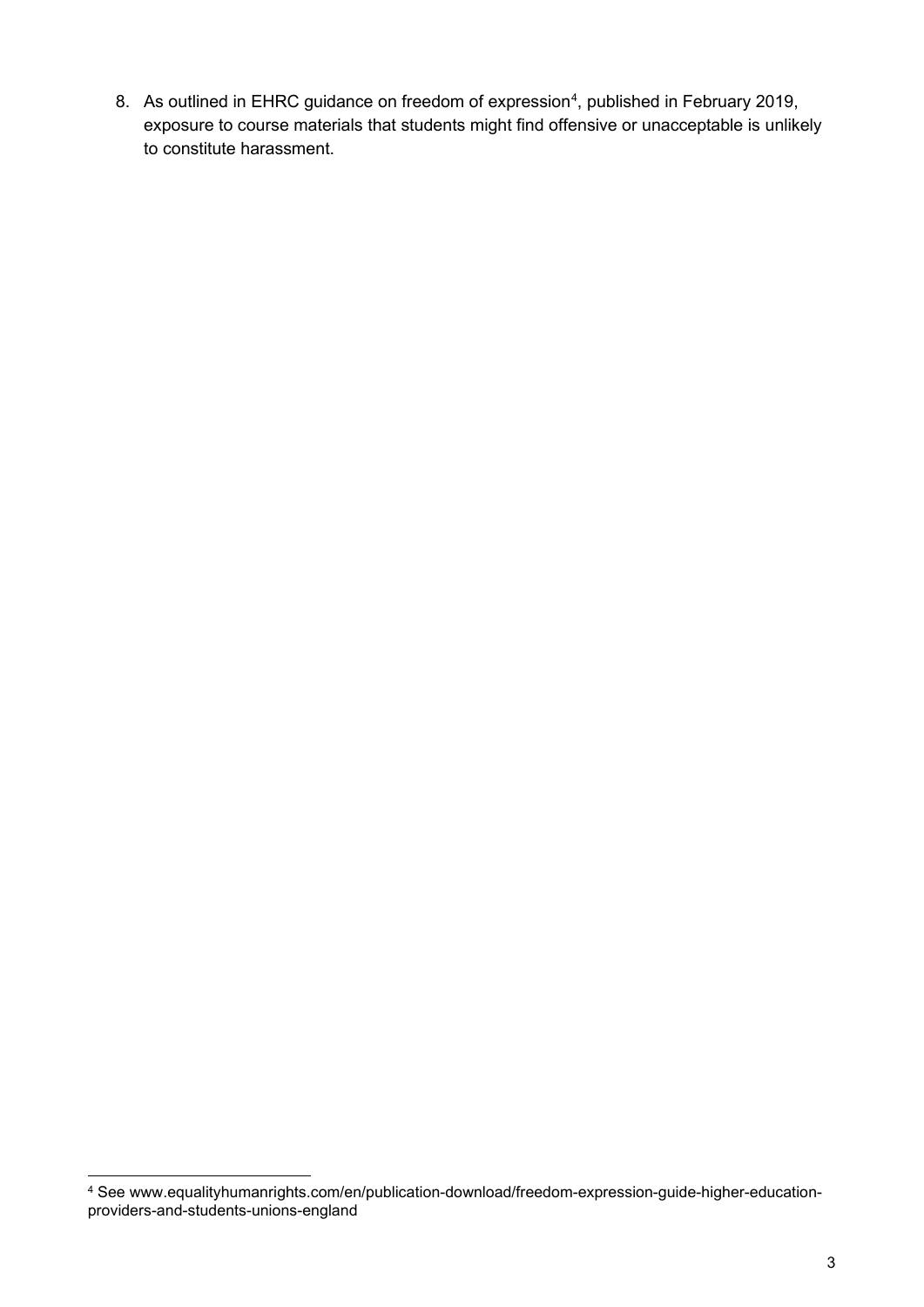# **Office for Students statement of expectations for preventing and addressing harassment and sexual misconduct affecting students in higher education**

**1. Higher education providers should clearly communicate, and embed across the whole organisation, their approach to preventing and responding to all forms of harassment and sexual misconduct affecting students. They should set out clearly the expectations that they have of students, staff and visitors.**

We consider this to include:

- a. Visible and ongoing commitment from senior leaders and the governing body to preventing and responding to all forms of harassment and sexual misconduct. There should be clear governance accountability lines to ensure that the provider's approach is embedded, upheld in practice, and remains fit-for-purpose across all of the provider's higher education activities.
- b. Collaboration with students' unions, or other relevant student bodies, and student representatives to deliver a clear and consistent message to students, staff and visitors that harassment and sexual misconduct will not be tolerated. This should involve making clear the possible consequences and action the provider may take in response to such instances.
- c. A clear statement of behavioural expectations for all students, staff and visitors, and the possible sanctions that can be imposed where these are not followed. These expectations should be visible and easy to understand for all students, staff and visitors, with communications adapted to the needs of different groups. It should be made clear to new and continuing students and staff as part of induction and relevant ongoing activities.

## **2. Governing bodies should ensure that the provider's approach to harassment and sexual misconduct is adequate and effective. They should ensure that risks relating to these issues are identified and effectively mitigated.**

- a. A systematic approach to tackle harassment and sexual misconduct embedded within existing governance structures. For example, committees and working groups set up to tackle these issues should form part of the provider's governance structure to allow effective oversight across the provider's remit.
- b. The governing body routinely being given information on the provider's approach to harassment and sexual misconduct for consideration and action (as necessary). This may include the provision of information on any prevalence data collected, as well as reported incidents and cases and outcomes of cases. It could include the review and evaluation of the provider's approach to harassment and sexual misconduct and its impact on students.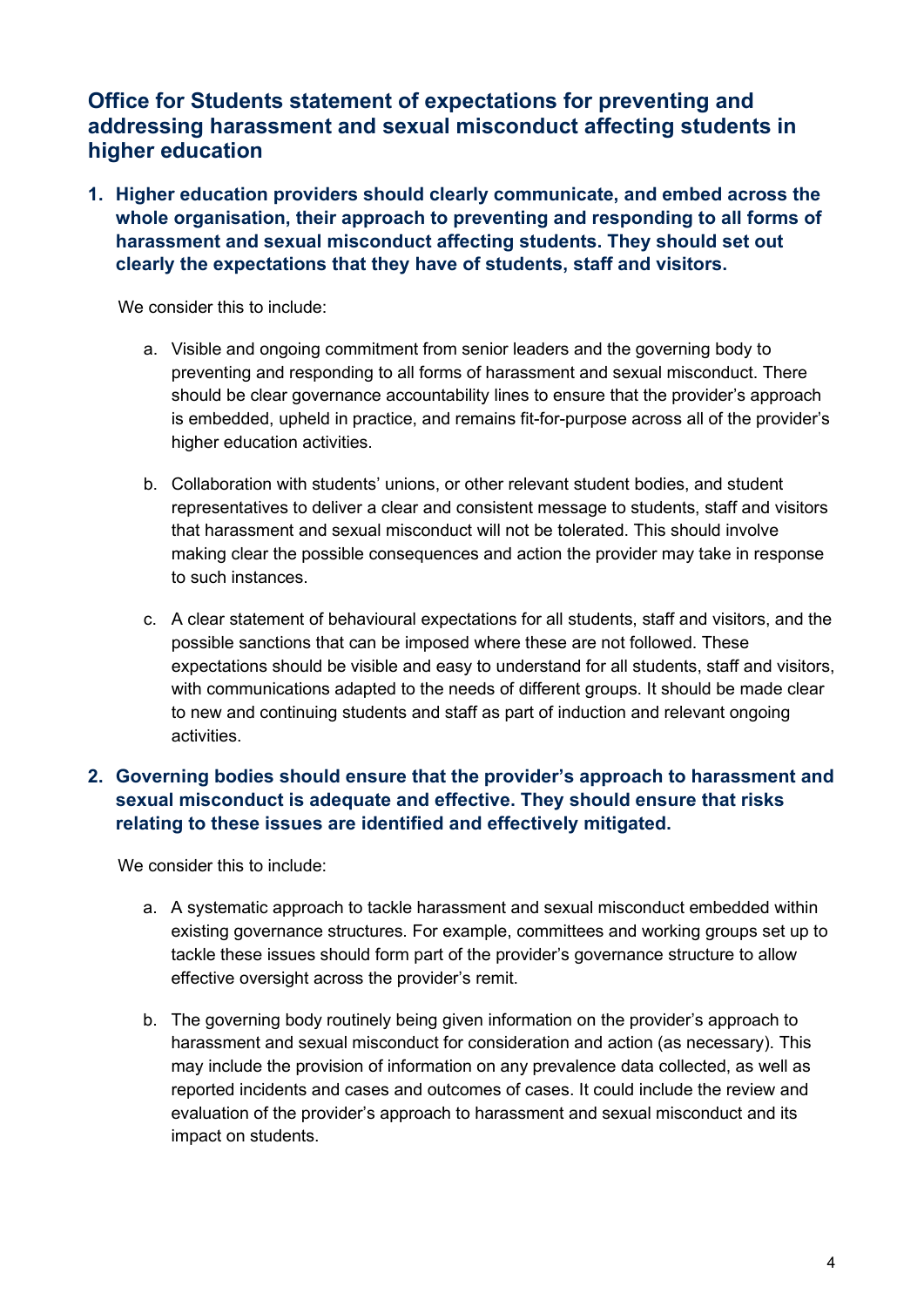c. Steps taken to ensure that those with a governance role have a clear understanding of the issues that are relevant to their responsibilities and, where appropriate, their obligations under the Public Sector Equality Duty. This could be achieved for example through appropriate training and briefing of relevant staff or members of the provider's governing body and committees.

## **3. Higher education providers should appropriately engage with students to develop and evaluate systems, policies and processes to address harassment and sexual misconduct.**

We consider this to include:

- a. Proactive and meaningful engagement with students and student representatives in the development, implementation and evaluation of systems, policies and processes for preventing and responding to harassment and sexual misconduct, and in how to support students who have experienced it.
- b. Engagement with a diverse range of students, as well as learning from the experience of students who have been involved in reports or investigations, to ensure that the development, implementation and evaluation of systems, policies and processes are adequate and effective. This may include consideration of protected characteristics and mode and level of study.
- c. Engagement conducted in a sensitive manner to support student wellbeing. This means that engagement should be accompanied by appropriate support and safeguards, which have been informed by specialist expertise, where appropriate.

## **4. Higher education providers should implement adequate and effective staff and student training with the purpose of raising awareness of, and preventing, harassment and sexual misconduct.**

We consider this to include:

- a. A clear training strategy which supports staff to respond effectively to different types of harassment and sexual misconduct incidents. This should involve an assessment of the training needs of all staff. This strategy should be reviewed and evaluated on a regular basis to ensure it is fit for purpose.
- b. Training made available on an ongoing basis for all staff and students to raise awareness of harassment and sexual misconduct with the purpose of preventing incidents and encouraging reporting where they do occur. For example, this may include covering areas such as bystander initiatives, consent and receiving and handling disclosures.

## **5. Higher education providers should have adequate and effective policies and processes in place for all students to report and disclose incidents of harassment and sexual misconduct.**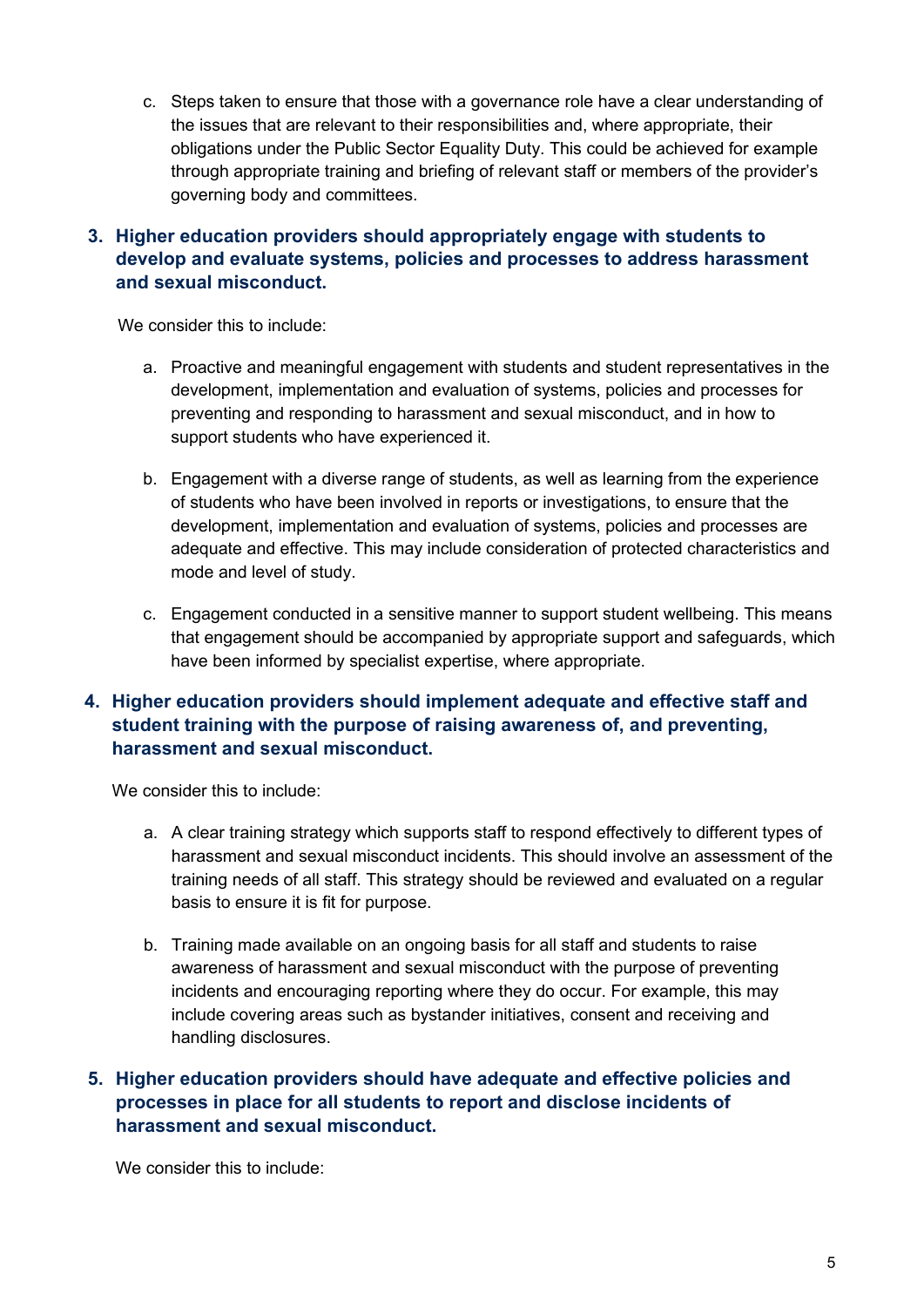- a. Provision of easy to understand information for all students and staff on how they can report, disclose or seek support and advice if they experience or witness any incident of harassment and sexual misconduct. This should include clearly communicating how the provider may receive and respond to anonymous reports or reports made by student representatives or third parties, for example third party reporting centres.
- b. Provision of support for students regardless of whether a formal report or complaint is made.
- c. Policies and processes for reporting communicated to all students in an accessible way: for example, inclusion in student handbooks, via the provider's website and social media and as part of early communication with prospective students.
- d. If required and requested, signposting or referring students to the police, NHS, sexual assault referral centres or hate crime reporting centres, or to local specialist services such as Rape Crisis, if specialist support is needed.
- e. An understanding of and minimising any barriers to reporting and disclosing incidents that may exist for particular groups of students.

#### **6. Higher education providers should have a fair, clear and accessible approach to taking action in response to reports and disclosures.**

- a. A visible and easy to understand policy which sets out the circumstances in which a provider would initiate disciplinary proceedings against a student, staff member or visitor (including member of the governing body) where relevant, and how the process addresses disciplinary issues that may also constitute a criminal offence.<sup>[5](#page-5-0)</sup> We would anticipate providers investigating (for example, as a disciplinary matter) complaints made in relation to any of its registered students.
- b. Visible and easy to understand information for all staff and students about the provider's investigatory process, decision-making process, associated timescales and factors which may impact on timescales. This should be explicit about the range of actions that may result from the provider's investigation and should include information about any appeal process and how this can be accessed.
- c. An investigatory process that is demonstrably fair, independent, and free from any reasonable perception of bias. This may include consideration of and consultation with appropriate expertise.
- <span id="page-5-0"></span>d. Disciplinary hearings that consider student complaints and appeals conducted by a panel that is free from any reasonable perception of bias, is diverse and includes student representatives where appropriate. All panel members should be appropriately trained in handling complaints of this nature and be independent from the investigatory process and specific case being considered. For example, this may include consideration of and consultation with appropriate expertise.